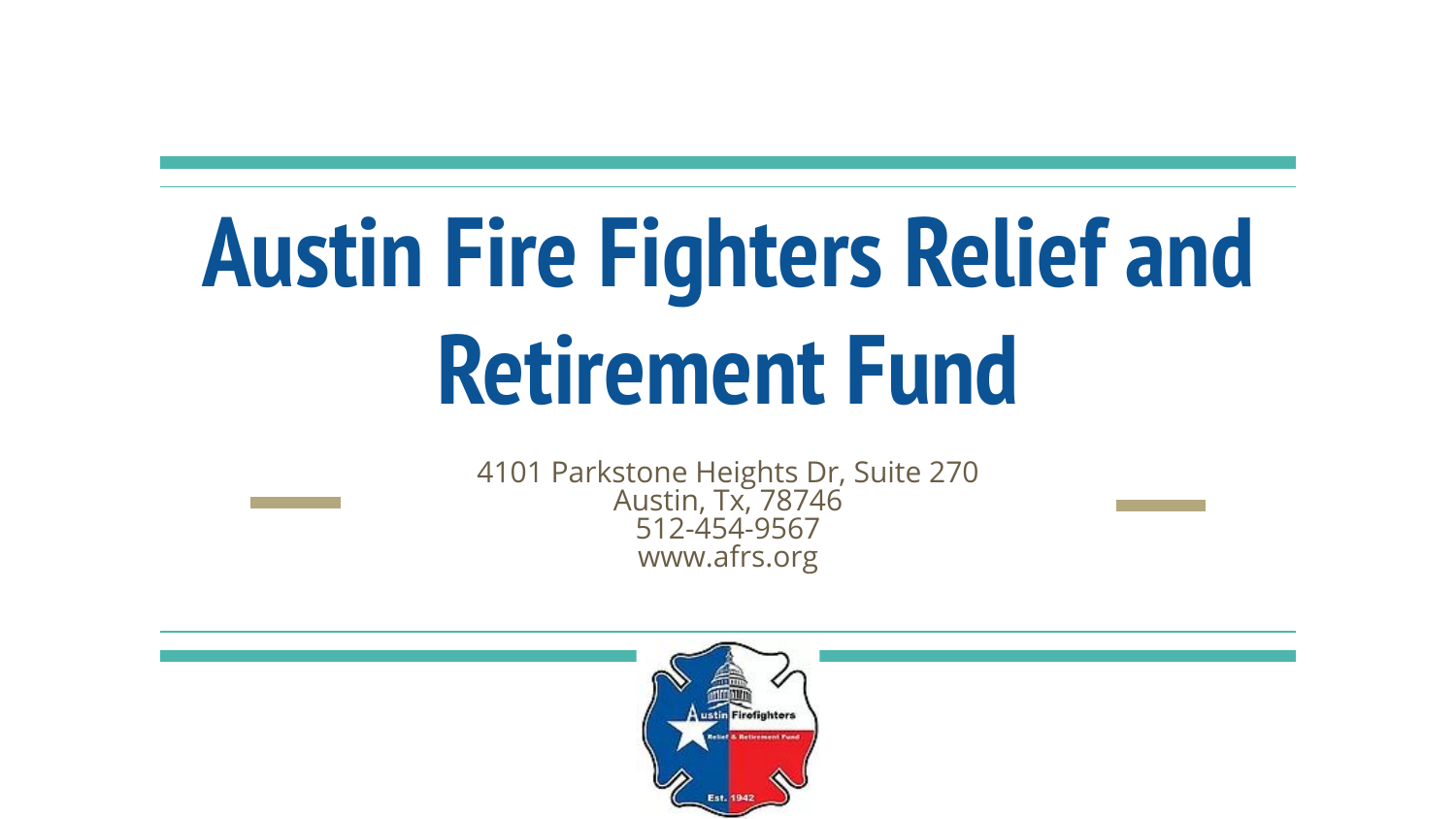# **What exactly is a defined benefit program?**

❖ A **defined benefit** (DB) pension plan provides a specified payment amount in retirement. Both the employer and the employee make contributions to the plan.

❖ These contribution rates may change, but the benefit payments are defined by a formula.

❖ The Austin Firefighters Relief and Retirement Fund is a defined benefit plan that was established by an Act of the 45th Texas Legislature in 1937.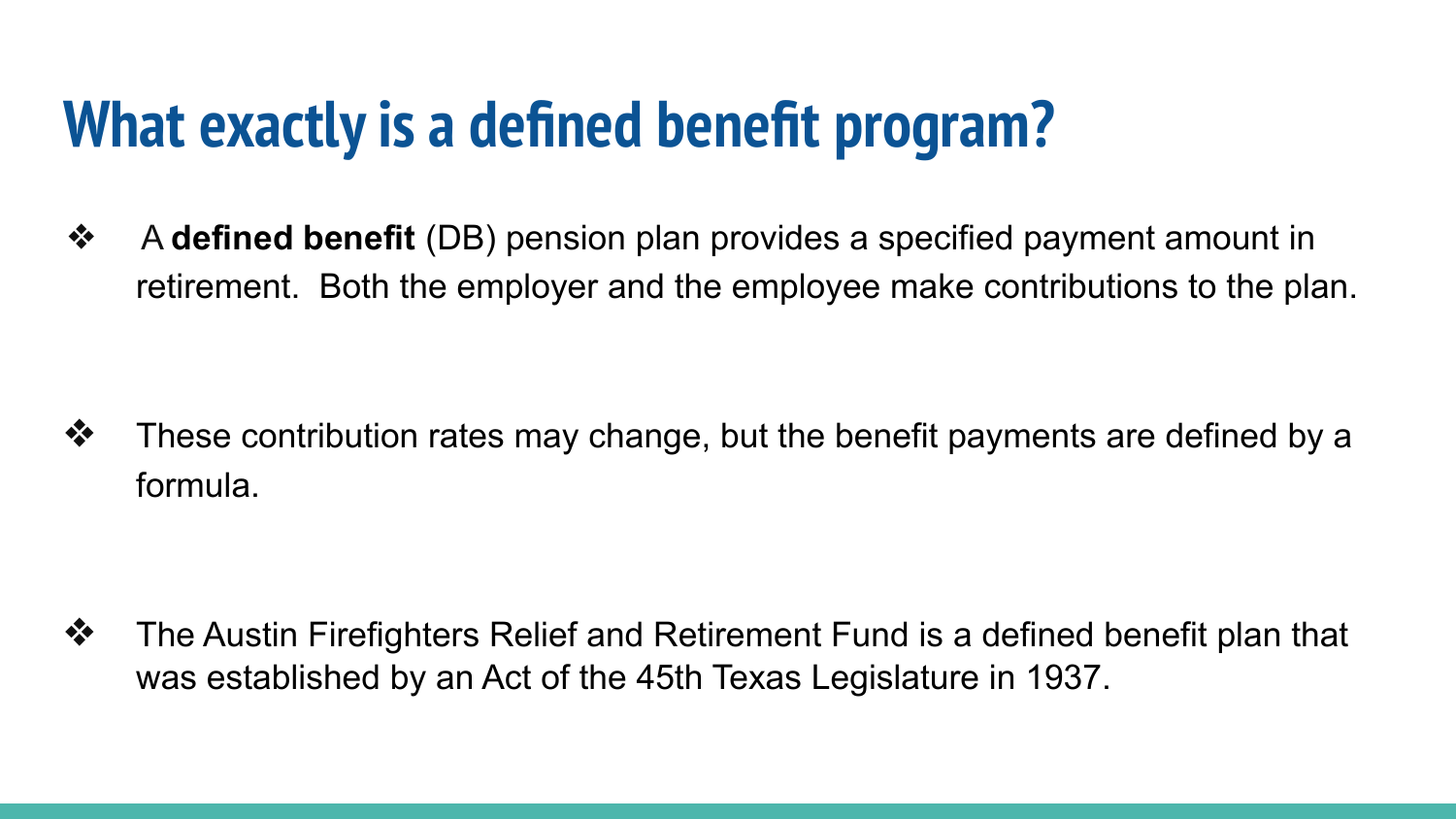# **How is it different from a defined contribution plan?**

❖ A **defined contribution** (DC) plan allows employees and employers to contribute and invest funds over time to save for retirement.

❖ The employee can choose to contribute a portion of their salary, which the employer may match. The employee typically chooses what to invest in from the options available.

❖ The benefits paid in a DC plan depend on a number of factors, but are not set in formula like a DB plan. A 401k is an example of a DC plan.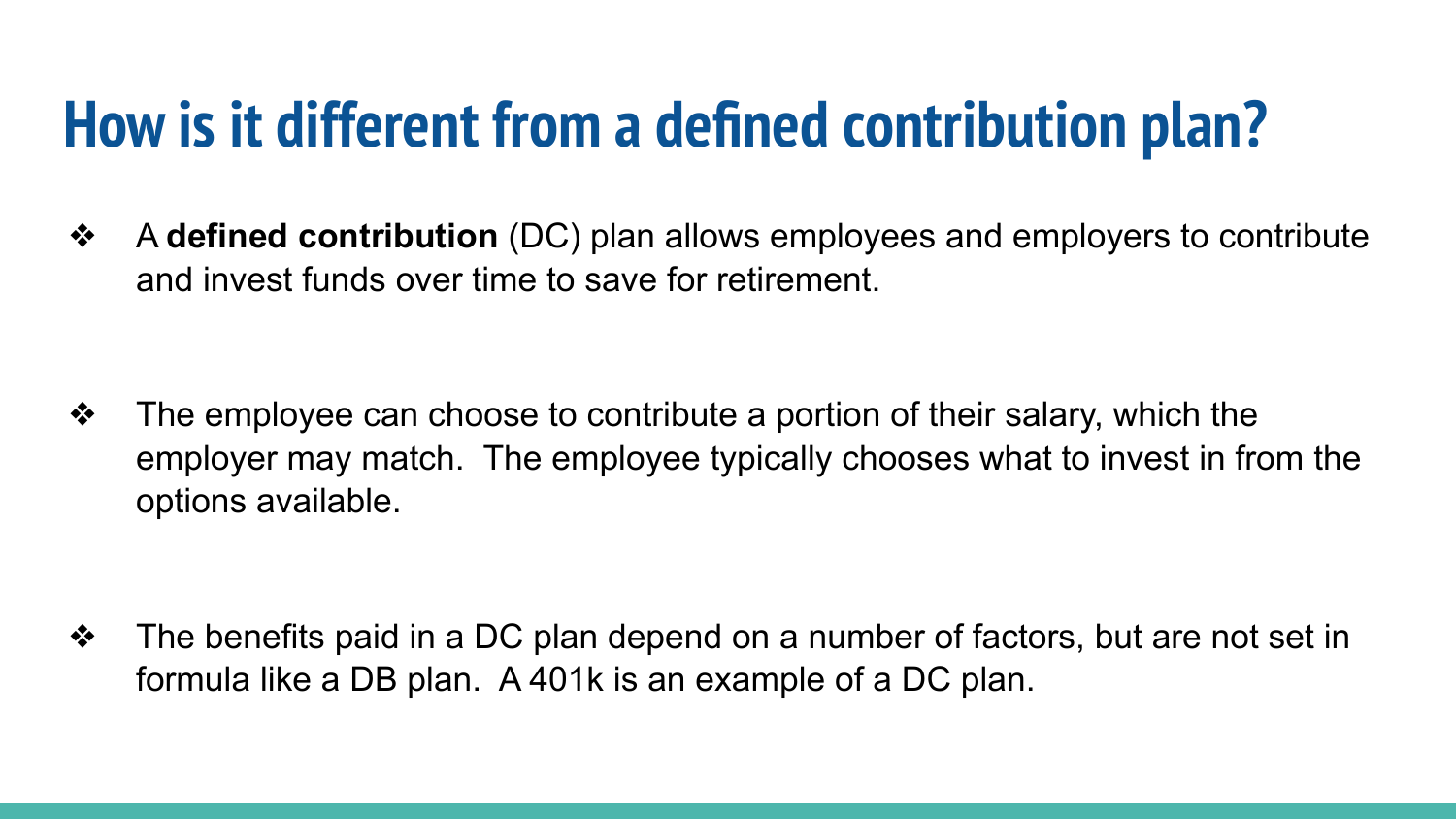#### **In a nutshell, how does a defined benefit plan work?**

❖ Employers and employees contribute to the plan, their contributions get invested in a pool of assets. The combination of contributions and investment earnings pay for the future benefits owed to the plan members.

- ❖ Investment consultants, based on the investment policy, advise the plan on the appropriate asset mix to hold to meet the plan's objectives.
- ❖ Actuaries help quantify the cost of benefits across the whole group through demographic and economics estimations. This helps inform the appropriate contributions and investment earnings needed to pay for the plan.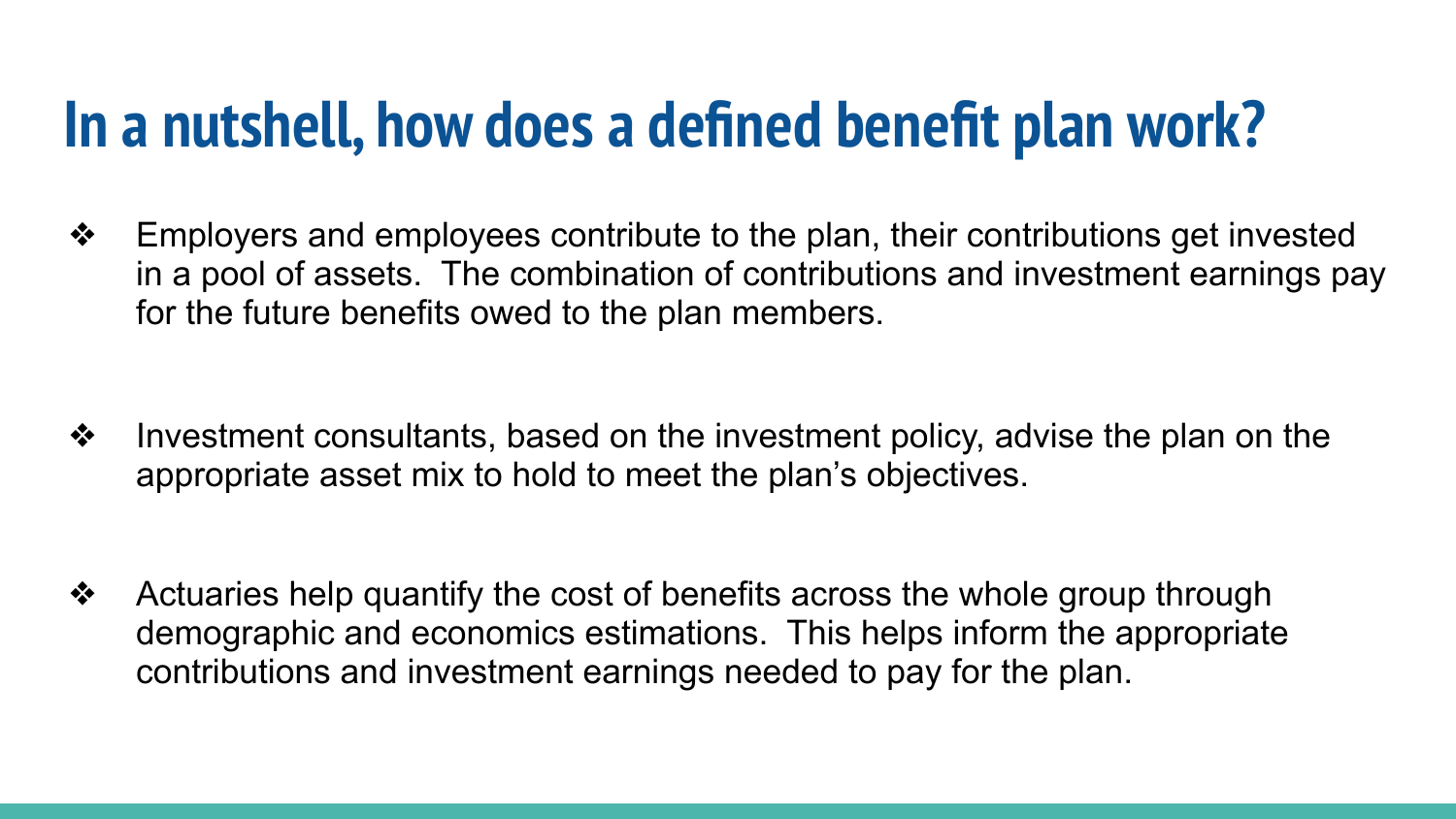#### **How does a defined benefit plan work, continued**

❖ At the most basic level:  $C + I = B + E$ 

Contributions(City & Firefighter)+ Investment Income = Benefits + Expenses

❖ More specifically it is their present value (PV) that must "balance". PV(Contributions) + Assets = PV(Benefits) + PV(Expenses)

- ❖ For a brief video explanation of DB and DC plans, click on this link:
	- $\triangleright$  [CFA Level I FRA Defined contribution vs Defined benefit plans](https://youtu.be/BD1TJBqZzlE)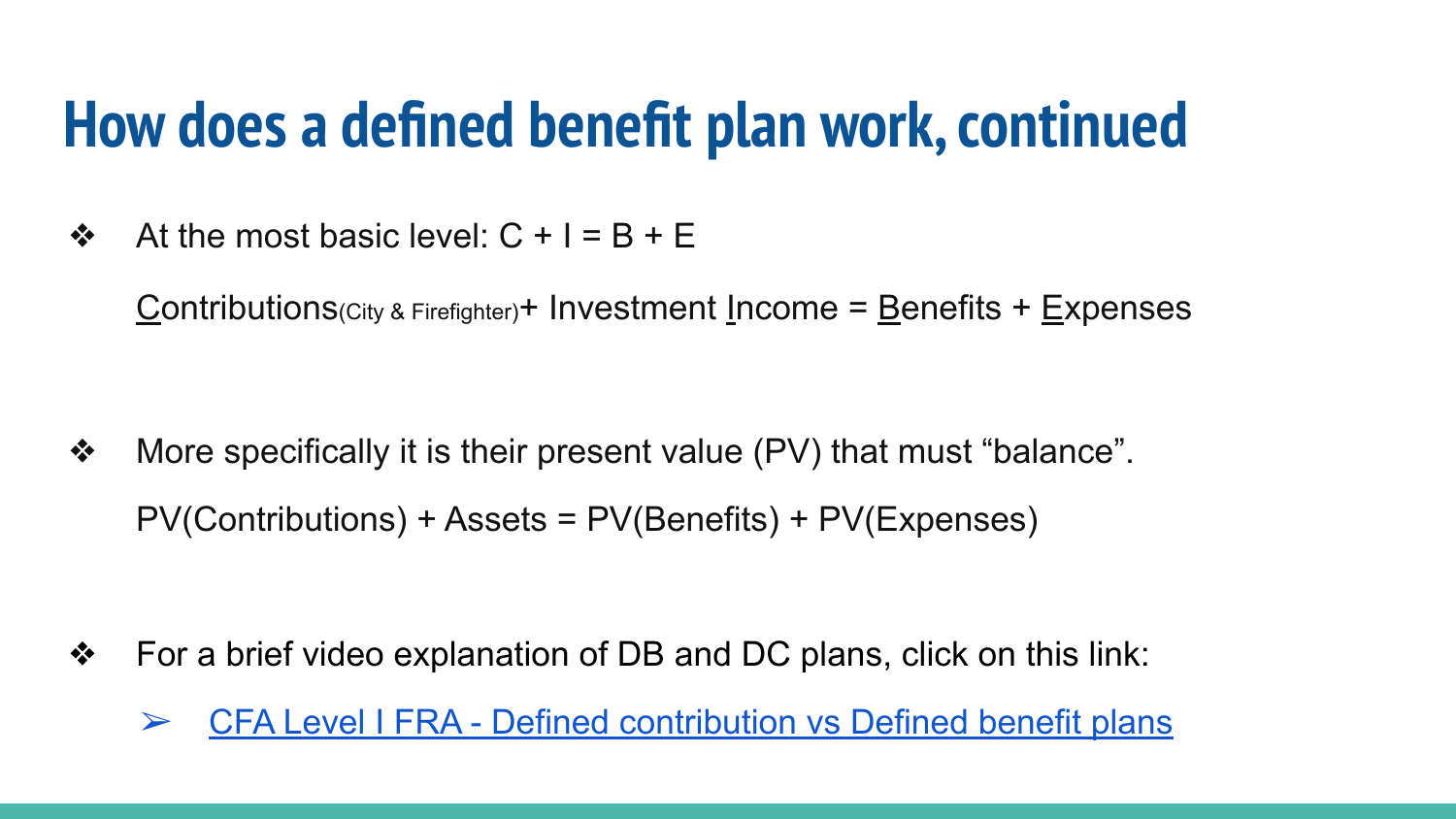#### **How are my benefits calculated?**

❖ Your benefits get calculated by taking the number of years you have in the pension, multiplying that by a factor, which is 3.3%, and then multiplying that by your highest 36 months average salary.

Example:

- $\geq$  25 years in pension x 3.3% x \$7250 (highest 36 months average salary)
- $\geq 25$  years x .033 x \$7250 = \$5,981.25 (monthly pension)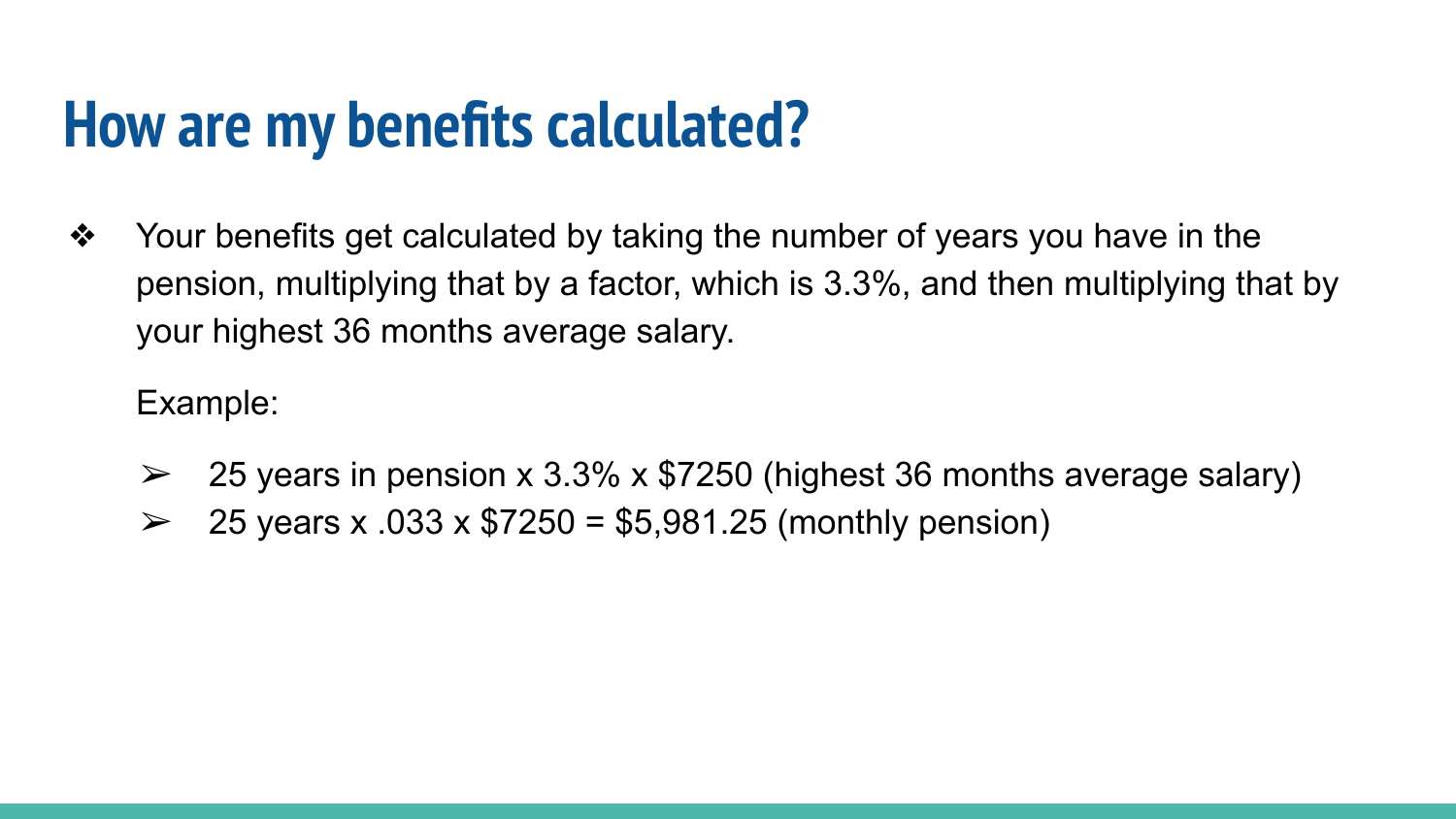#### **Who is our Board, and what do they do?**

- ❖ Our Board is the governing body of the Fund. It is comprised of five members, the Mayor, City Treasurer, and three elected positions to be filled by either active or retired AFD firefighters.
- ❖ The Board of Trustees is responsible for administration of the Fund. This includes establishing the strategic vision, goals, and policies of the Fund.
- ❖ The Board can be best viewed as joint supervisors of the Fund. We collectively approve or decline proposed actions. For example, our investment consultants or actuaries will bring recommendations to the Board, and the Board must approve those recommendations before they can be implemented.
- ❖ Each Trustee of the Board is a fiduciary of the Fund. That means they have a duty to act solely in the interest of the Fund and its members.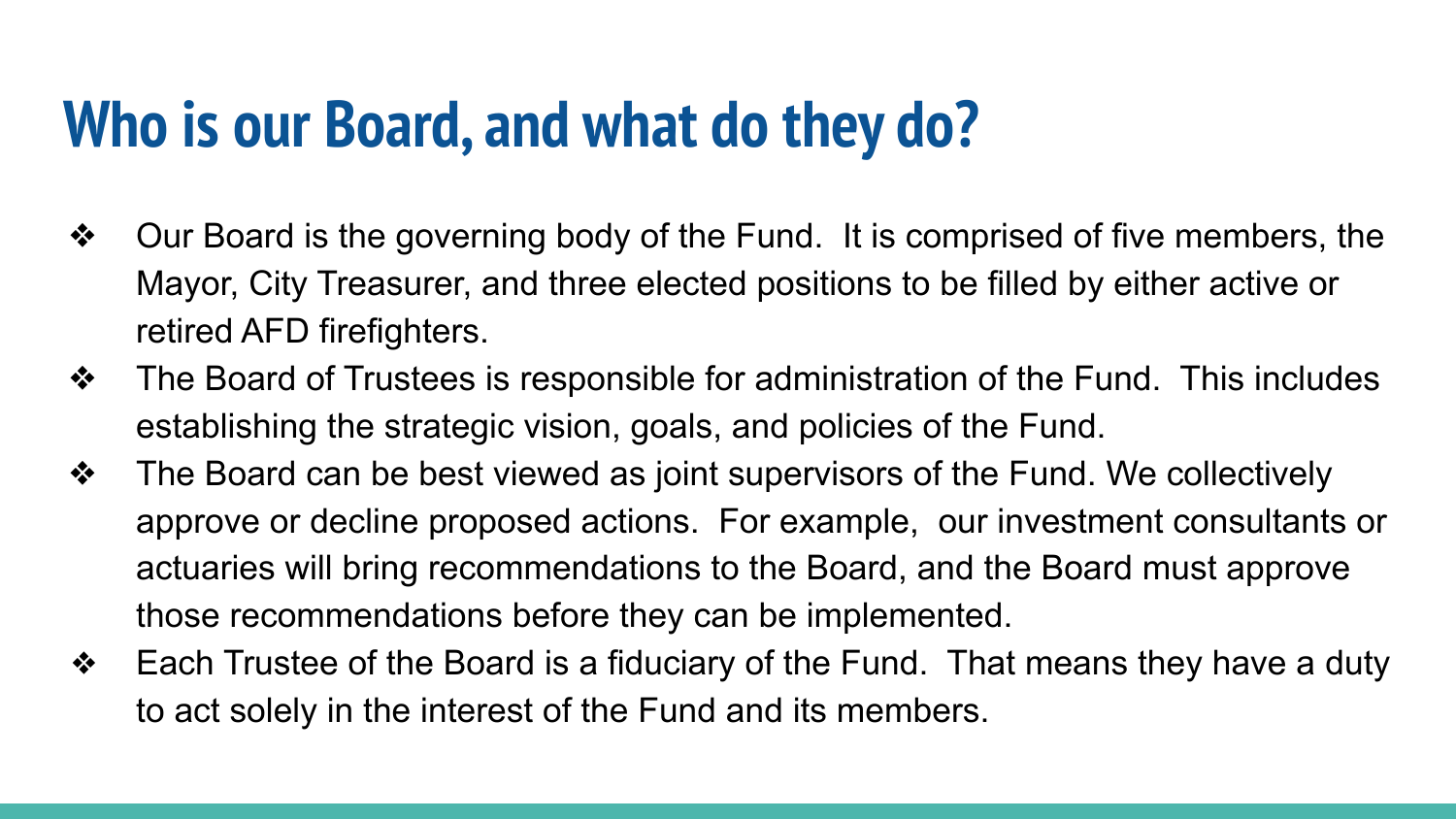# **Who is the Fund Staff, and what do they do?**

- ❖ Our Fund currently has a three person staff: a Fund Administrator, Deputy Fund Administrator, and Benefits Specialist.
- ❖ The Staff is responsible for day-to-day management of the pension ranging from member relations to operations and financials. Some examples include:
	- $\triangleright$  Pension calculations for soon to be retirees
	- $\triangleright$  DROP requests from members
	- $\triangleright$  Conducting monthly Board meetings, issuing minutes and reports
	- $\triangleright$  Managing monthly financials, and preparing a yearly budget
	- $\triangleright$  Working with our consultants, vendors, and service providers
	- $\triangleright$  Complying with minimum training requirements
	- $\triangleright$  Any and all items relating to active and retired members needs, ranging from retirement paperwork to answering member questions or requests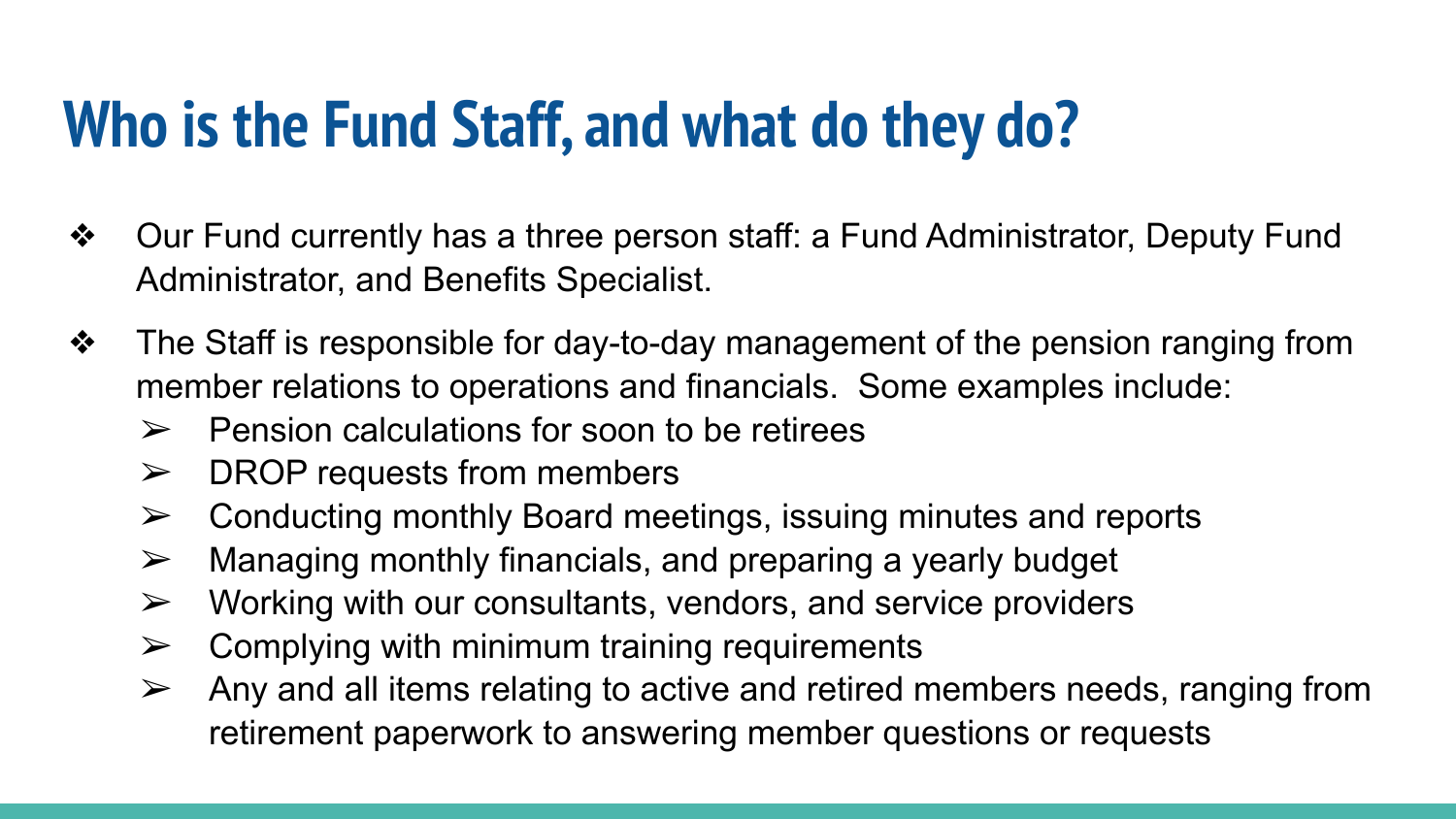# **Who are the Investment Consultants and Actuaries, and what do they do?**

❖ Our investment consultant is Meketa Investment Group, which is a full-service investment consulting and advisory firm. Meketa offers investment solutions which are designed to align closely with our mission, values, constraints, and objectives of our organization. Most importantly, they advise us on the best asset mix to hold to meet our objectives, given our investment policy and risk tolerance.

❖ Our actuaries, Foster and Foster, are tasked with providing an "actuarial" roadmap to the Fund. They help quantify the cost of benefits across the whole group through demographic and economics estimations. The actuaries attempt to model outcomes the Fund may encounter based on many underlying estimations. This aids in our decisions surrounding the various financial choices we might make.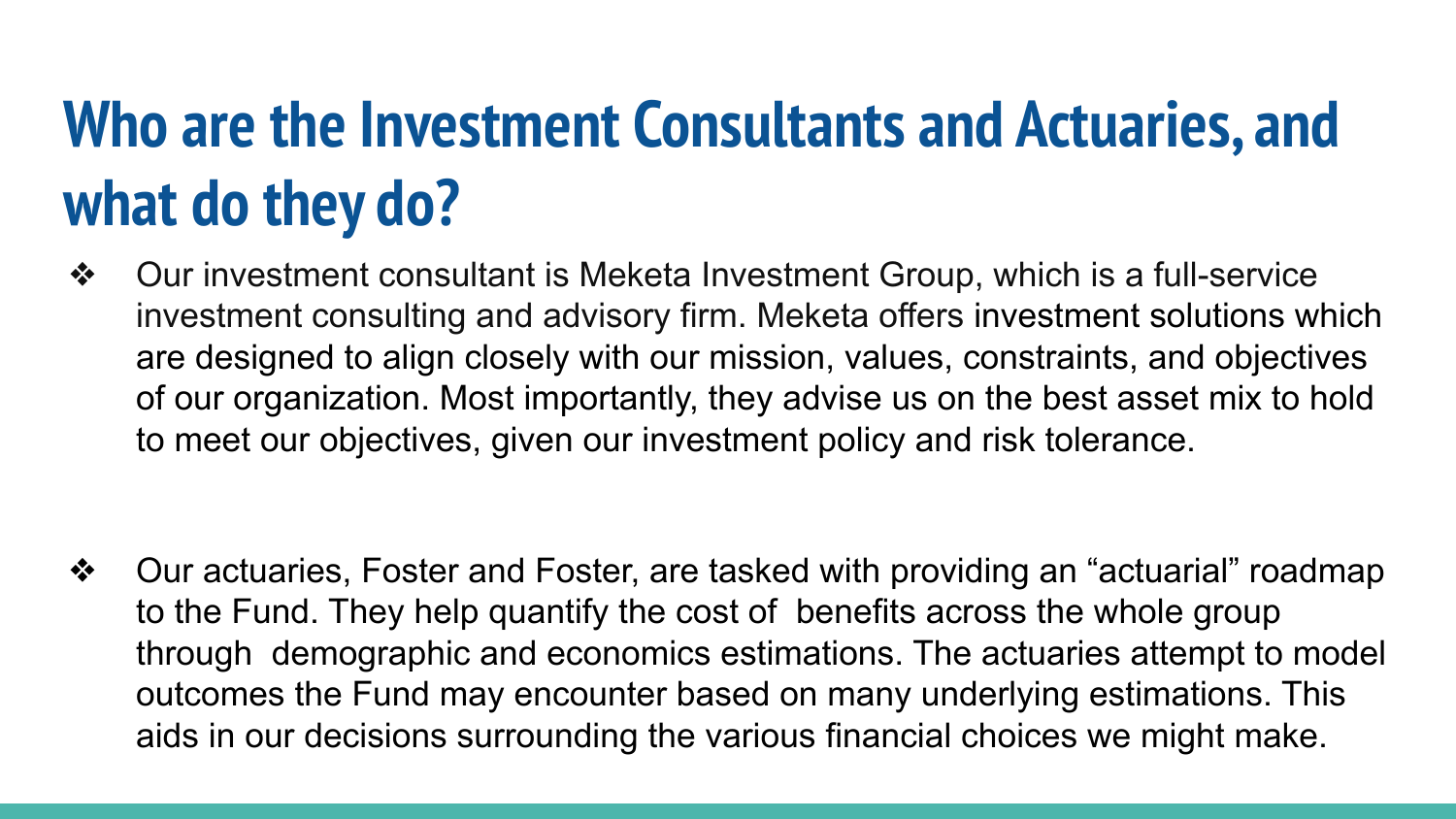#### **Why do we have to follow certain rules and procedures?**

- ❖ We are governed by state statute and therefore have to comply with it in its entirety. For this reason we have to work through the legislative process if there is any statute item that we wish to change. This may include items ranging from certain benefit and beneficiary provisions, etc.
- ❖ The Board and Staff must also follow its own adopted rules and policies of the Fund, as well as comply with state regulations that govern how we communicate, how our meetings are handled, etc.
- ❖ The rules of government can be cumbersome for the Board and members alike, but rest assured, they are there for good reason. These guardrails exist to ensure members' interests are protected, and to ensure boards have consistent rules of the road to follow.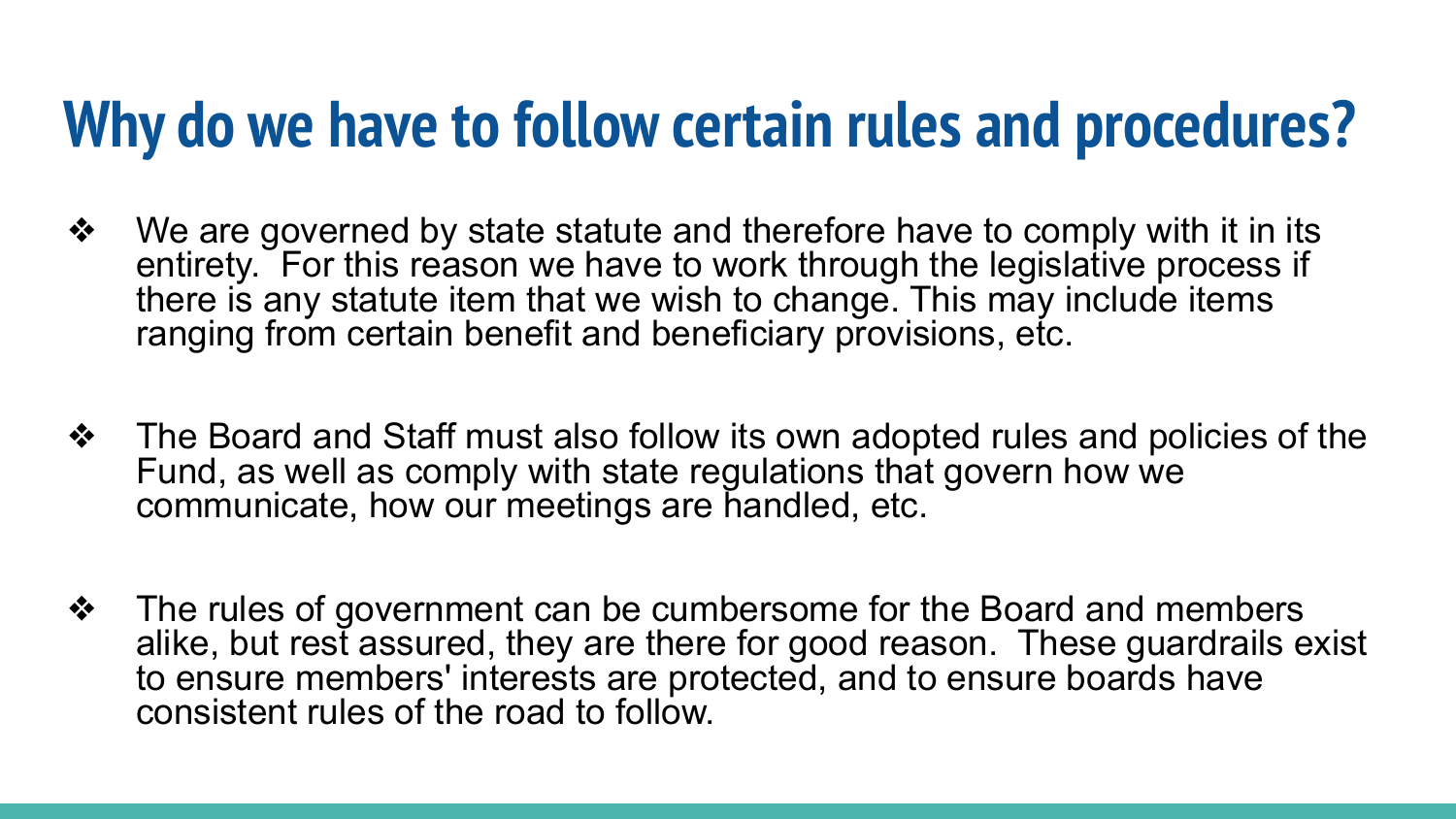#### **Information**

❖ The Fund issues minutes for every meeting. The approved minutes are the official recorded summary of each meeting. In an effort to produce more timely information, the Fund now also issues the "draft" version of the minutes ahead of the final approved minutes.

❖ Agendas, Minutes, and Annual Reports are available to download at <https://www.afrs.org>. Printed copies are available on request.

❖ The Fund is also looking in to creating a quarterly newsletter to aid in keeping members updated about relevant current events.